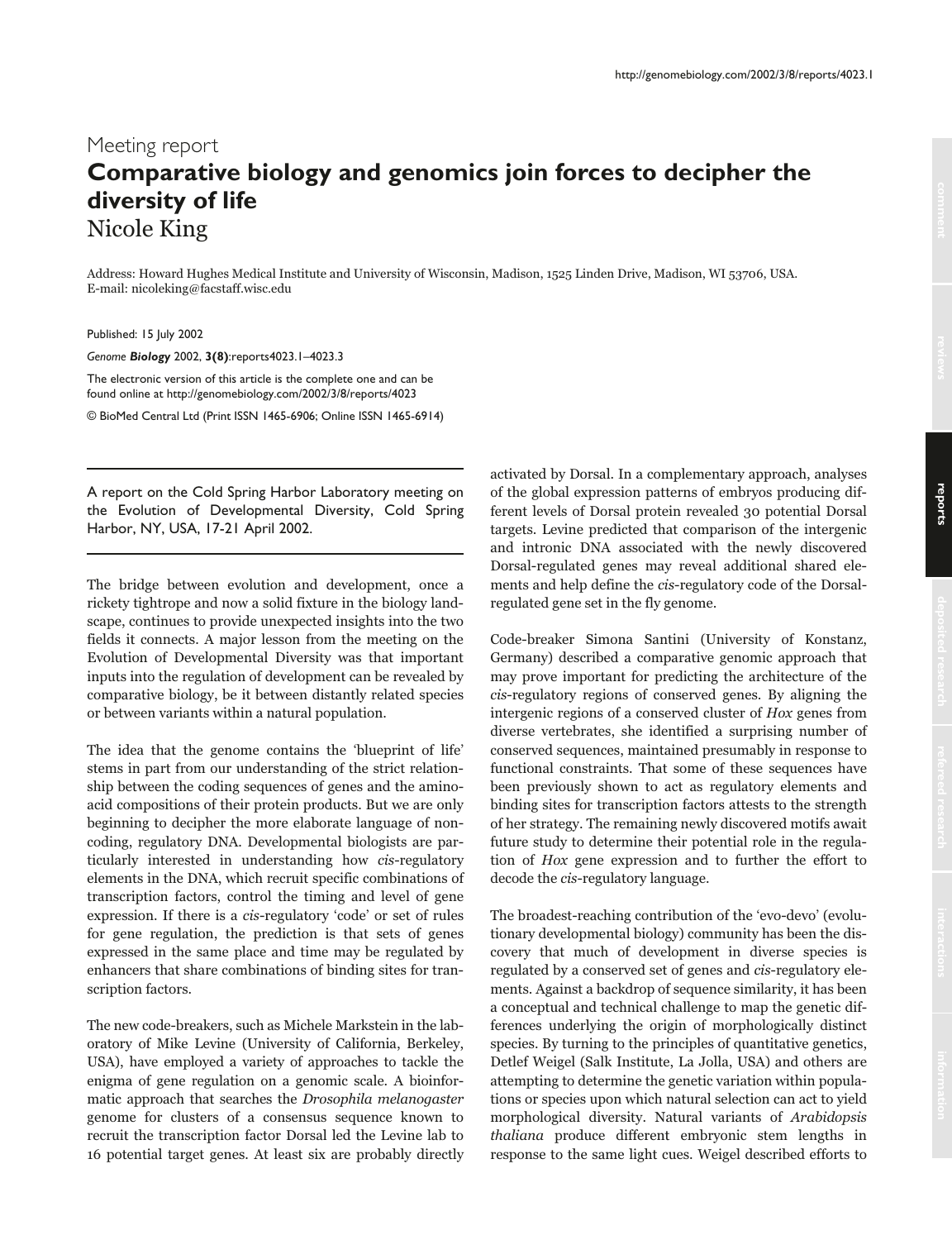

## **Figure 1**

To understand the evolution of morphological diversity, researchers are turning to lesser known organisms. **(a)** The offspring of *Euprymna scolopes*, a sepiolid squid studied by Heinz de Couet (University of Hawaii, Honolulu, USA), display nested expression of *Hox* genes during development of the cephalopod arm crown. **(b)** Matthias Gerberding of Nipam Patel's lab (University of Chicago, USA) described studies of the crustacean *Parhyale hawiensis*, whose embryos (stained for Engrailed protein, in red, and DNA, in blue) develop a distinct grid of cell rows not observed in embryos of model arthropods. By comparing allele frequencies in **(c)** limnetic and **(d)** benthic species of the three-spine stickleback, Katie Peichel (Stanford University, USA) seeks to identify genetic changes underlying morphological evolution. **(e)** Laura Katz (Smith College, Northampton, USA) discussed the diversity of ciliates, such as *Halteria grandinella* (shown here immediately after division), and the developmentally regulated genome rearrangements that mark their somatic and germline nuclei. **(f)** Tardigrades, an intermediate group between nematodes and arthropods, have a small number of cells whose lineages are being mapped by Bob Goldstein (University of North Carolina, Chapel Hill, USA) in an effort to develop a new system for experimental embryology. Images courtesy of (a) Patricia Lee; (b) William Browne and Nipam Patel; (c) and (d) Katie Peichel; (e) Lasek-Nesselquist, Salcedo, Briggs and Katz; (f) Diane Nelson.

use natural variation to discover genes required for the regulation of seedling development and flowering. For 144 natural variants raised under a battery of different light conditions (such as white, blue, red, and far red), Julin Maloof and coworkers in the labs of Weigel and Joanne Chory (The Salk Institute) collected a dataset correlating seedling stem length with light treatment for each variant. Then, in a nod to the bioinformatics crowd, they used hierarchical clustering to link the light-response patterns of natural variants to those of characterized mutants. On the basis of this analysis, Weigel and his group linked an amino acid substitution that reduces the light responsiveness of the phytochrome A protein to lengthening of the embryonic stem in one natural variant. A similar study of flowering time variants revealed a natural genetic variant with a deletion in a 'MADS box' transcription factor gene known to regulate flowering in Arabidopsis.